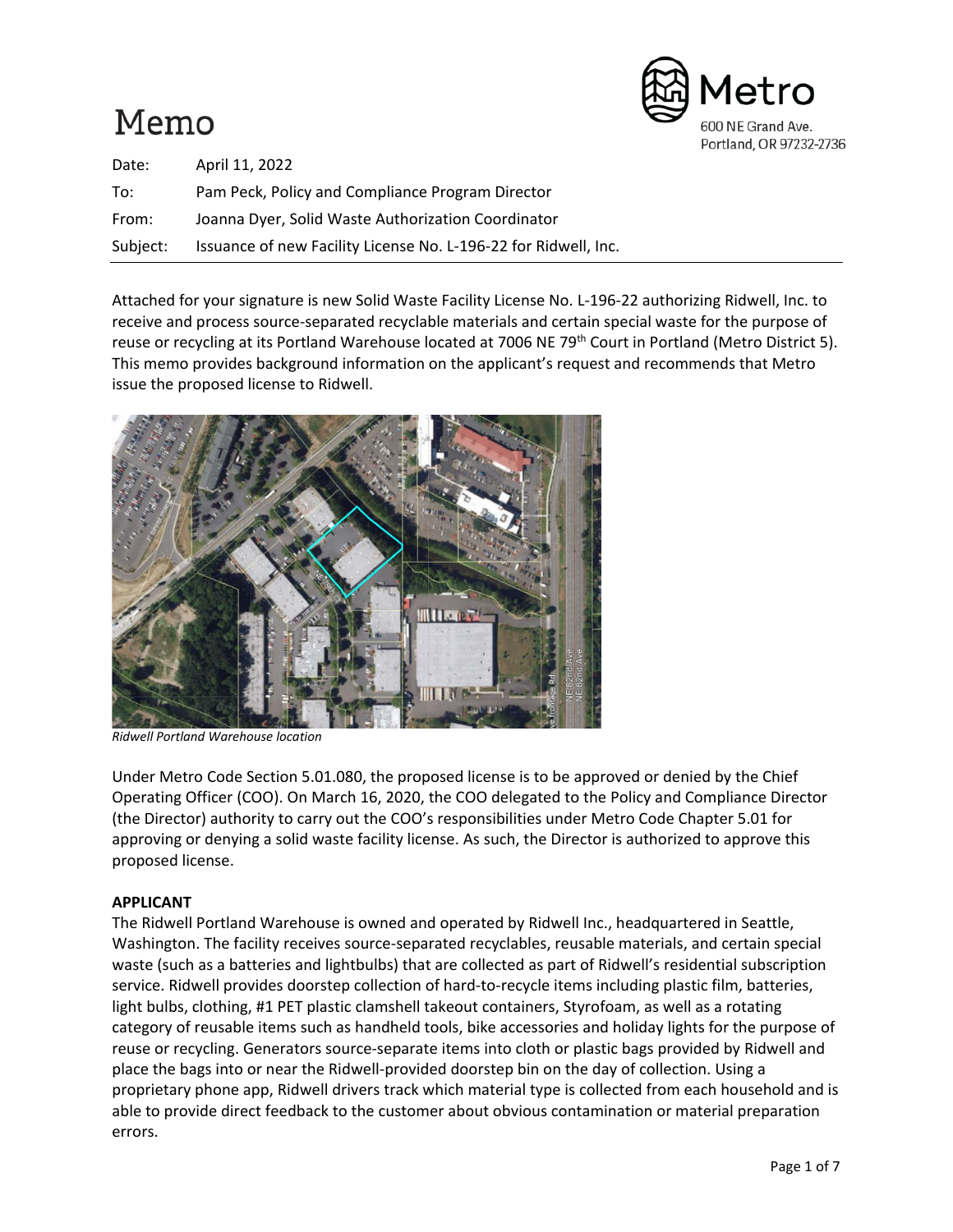

*Collection bags and bin provided to customers by Ridwell. Ridwell Portland Warehouse - 7006 NE 79th Court, Portland*

The collected materials are transported to the Ridwell Portland Warehouse, where they are sorted, screened for unacceptable waste and consolidated for transport to reuse and recycling markets. To minimize risk of fires and release of toxins due to breakage, additional DEQ-approved special waste management plans are in place for household batteries, lightbulbs, and covered electronic devices as defined in ORS 459A.305. The facility has two balers in place to mechanically compact plastic film and plastic clamshells for more efficient storage and transport. The facility then transports the recyclable materials to local and national markets or partner reuse organizations as identified on Ridwell's website at Ridwell.com/transparency. The facility separates any non-recyclable waste that it inadvertently receives, and disposes it through standard commercial waste collection service in the city of Portland.

Ridwell Inc. was founded in Seattle in 2018. Ridwell launched its subscription service in Portland in December 2020 and residents in other local jurisdictions began requesting this service soon after. Ridwell began operating out of the Portland Warehouse in February 2021.

In April 2021, Metro staff toured the Ridwell facility to learn more about the operation. On May 12, 2021, Metro staff notified Ridwell that it must apply for and obtain a Metro solid waste facility license for the waste consolidation and processing activities performed at the Portland Warehouse. Metro and Ridwell held a virtual pre-application meeting on June 9, 2021, with DEQ staff in attendance. Metro held a follow-up meeting with Ridwell on June 23, 2021, and notified Ridwell that it must submit a license application for the Portland Warehouse by Sept. 30, 2021, or stop performing waste related activities at that location. Metro allowed the Portland Warehouse to continue to operate during the licensing process as long as the facility submitted its application on time and complied with Metro's application requirements.

Ridwell submitted an application to Metro requesting a new Solid Waste Facility License on Sept. 29, 2021. The property is zoned General Employment 2 (EG2) and the proposed use is allowed outright in this zone by the city of Portland as indicated on the Land Use Compatibility Statement signed by a representative of the City. Metro received the \$300 application fee from the applicant and on Oct. 21, 2021, the application was deemed complete, pending the submission of an Oregon Department of Environmental Quality (DEQ) Solid Waste Disposal Site Permit application for a transfer station/material recovery facility which is a required element of a Metro license. The applicant submitted its permit application to DEQ on Nov. 29, 2021 and provided a copy to Metro on Dec. 2, 2021.

## **PUBLIC NOTICE AND OPPORTUNITY TO COMMENT**

On Nov. 1, 2021, Metro issued public notice and provided the public an opportunity to review and comment on the license application for 30 days. A description of the proposed facility and the license application was available at oregonmetro.gov/Ridwell. Interested parties could submit comments via an online form or leave a voicemail on a multi-language phone line. Postcards with information in six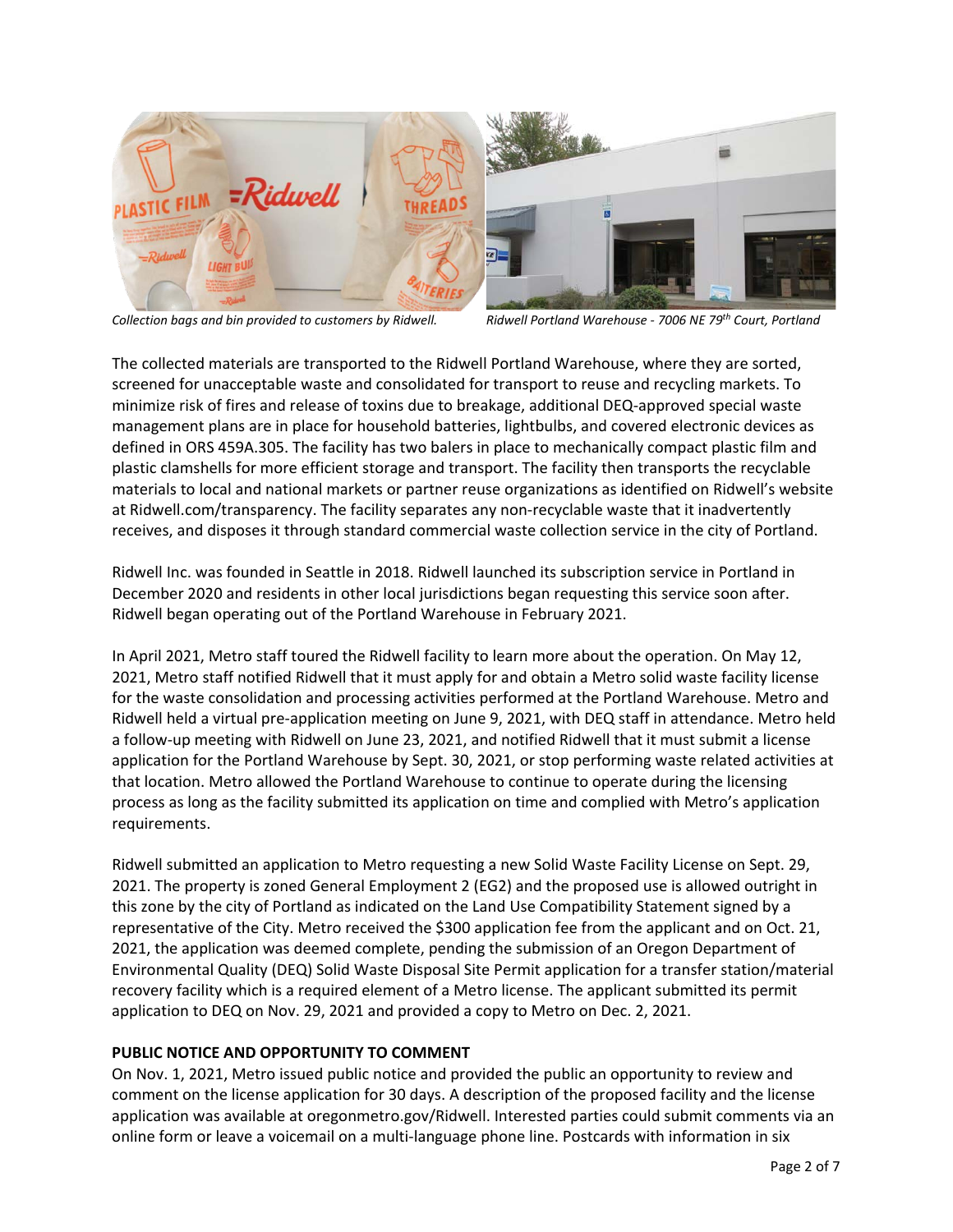languages about the proposed license and comment period were mailed to 175 businesses, residents and owners of properties located within approximately one-quarter mile of the facility. Notice was also emailed to community based organizations and neighborhood associations located in the vicinity of the facility, and emailed to stakeholders with general interest in solid waste issues. On Nov. 17, 2021, Metro held a virtual public information session to provide an overview of the facility application, application process and how to submit comments. Seventeen people attended the meeting, all of whom were identified as representatives of Metro, DEQ, local governments, hauler associations, and the press. Metro's public comment period ended on Nov. 30, 2021.

Metro received 56 comments during the public comment period all of which were submitted by the general public except for two submitted by Washington County and city of Lake Oswego. Forty-six comments expressed general support for Ridwell's services, 38 comments mentioned support for the facility or approval of the license application, and 20 commenters self-identified as Ridwell customers. None of the comments expressed opposition or concerns about the facility license application. Staff identified four main themes within the comments as summarized below with Metro's response. Staff does not recommend any special license conditions based on the comments received. In addition, a document containing all of the comments that Metro received and Ridwell's response to those comments is attached.

Summary of Comments:

## **1. Support of Ridwell's collection service**

Metro received several comments in support of Ridwell's collection service which provides doorstep pickup of hard-to-recycle items that are not part of the standard curbside recycling collection service provided by haulers. These comments praised the convenience of Ridwell's service and the opportunity for reuse; expressed the need for increased recycling, especially of plastics; and stated the importance of keeping waste out of landfills.

## **Metro response:**

Metro thanks those who took time to provide comment. Cities and counties oversee local collection services for recycling, yard debris, food waste and garbage in their respective jurisdictions. Metro oversees the facilities that receive or process garbage and recycling and ensures that local collection programs meet minimum state and regional requirements. There are a number of standard sourceseparated recyclable materials that are approved for general curbside collection across the Metro region, but each local government reviews and approves the collection services offered in their respective jurisdictions in accordance with its code and administrative rules. Staff does not recommend any special license conditions based on these comments.

Recycling helps reduce waste, use fewer resources and protect the environment for future generations. Metro acknowledges that Oregon's recycling system was created decades ago – and it wasn't built for what is collected curbside today. The Plastic Pollution and Recycling Modernization Act (Senate Bill 582) will update Oregon's outdated recycling system by building on local community programs and leveraging the resources of producers to create an innovative system that works for everyone. The Oregon legislature passed SB 582 during the 2021 legislative session. It was signed by Governor Brown on Aug. 6, 2021. The new law became effective Jan. 1, 2022 and recycling program changes will begin in July 2025. This system-wide update will make recycling easier for the public to use, expand access to recycling services, upgrade the facilities that sort recyclables, and create environmental benefits while reducing social and environmental harms, such as plastic pollution. Producers and manufacturers of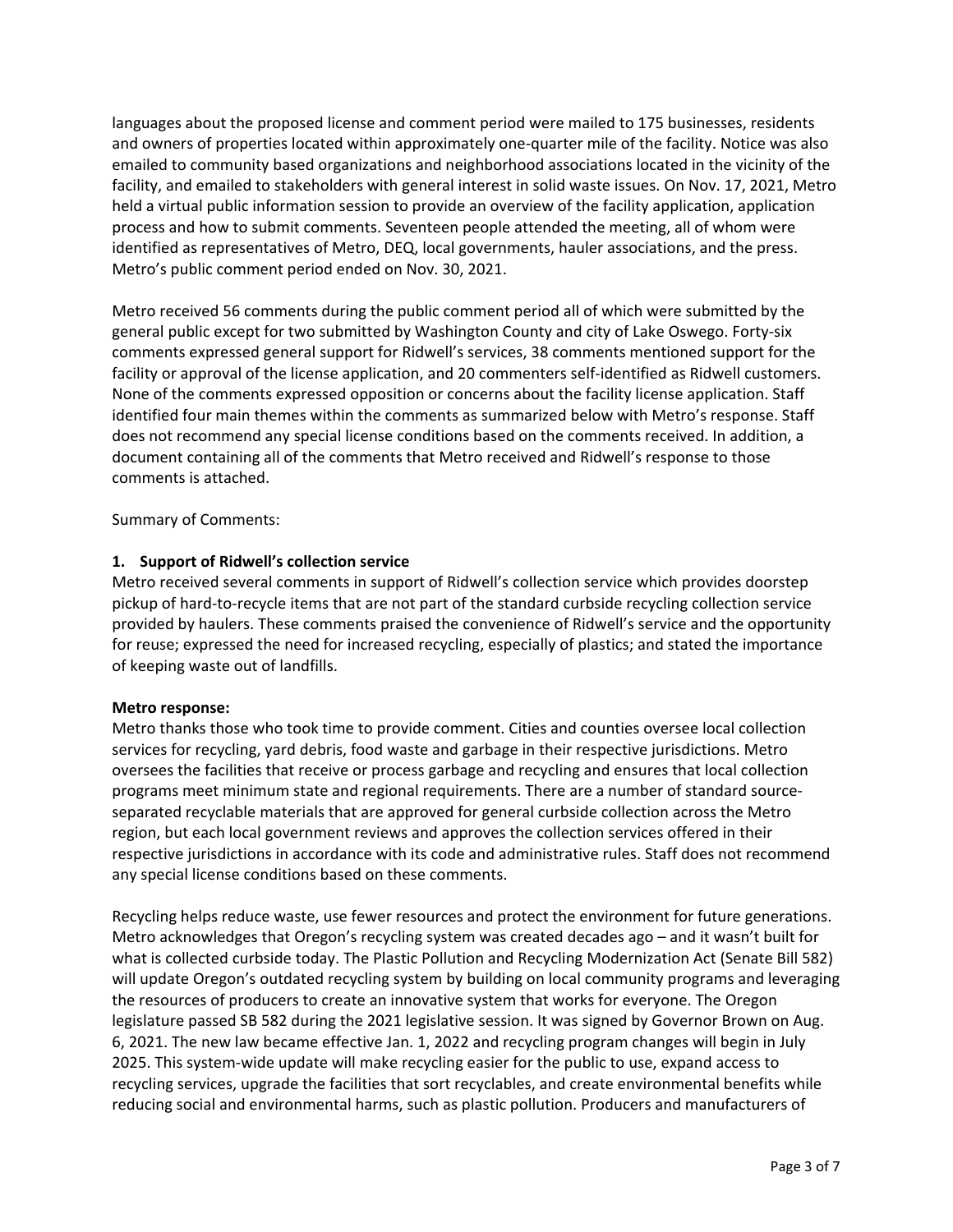packaging, paper products and food service ware will pay for many of these necessary improvements and help ensure recycling is successful in Oregon.

## **2. Operational impacts**

One comment asked if the new application will change the type of the materials accepted, amount of recycling collected, or collection vehicles used compared to 2021.

## **Metro response:**

The information presented by Ridwell in the application is a snapshot in time. If Ridwell's collection business grows, it's reasonable to assume the amount of materials flowing through the facility will increase as well. If the proposed license is approved, the facility must operate in accordance with the provisions of its license and Metro-approved operating plan. Metro facility inspectors will perform routine inspections to monitor compliance. The proposed license would not change the types of materials that are currently received at the facility. The proposed license would authorize the facility to accept source-separated recyclable material, reusable materials, and certain special waste (such as batteries and lightbulbs) for the purpose of consolidating and transporting the material to reuse and recycling markets. Staff does not recommend any special license conditions based on this comment.

## **3. Need for regulation**

Metro received two comments that supported approval of the proposed license but did not agree that a license was necessary due to the unique services that Ridwell provides and fewer perceived neighborhood impacts as compared to a material recovery facility like West Rock, which uses heavy machinery in its operations.

## **Metro Response:**

Metro Code Chapter 5.01 specifies that a Metro solid waste facility license is required for certain types of waste related activities. In particular, any facility that receives, processes or consolidates recyclable materials must obtain a Metro license. Metro sets requirements for these types of facilities to ensure that they properly manage the waste they receive. All Metro licensed facilities must operate in a manner that protects public health and safety and safeguards the environment, as outlined in the license. Staff does not recommend any special license conditions based on these comments.

# **4. Request that Ridwell is required to operate in compliance with applicable law**

Two local governments in the Metro region, Washington County and Lake Oswego, submitted comments requesting that Metro include a provision in the proposed license that requires the applicant to conform to all rules, regulations and requirements imposed by other agencies and jurisdictions. Specifically:

- Lake Oswego requested a license provision "…requiring that materials accepted at the facility are collected, transported, and processed in accordance with applicable local, state, and federal rules and regulations."
- Washington County requested a provision "…requiring that materials collected and received at the facility have been collected, transported, and stored in accordance with applicable local, regional, state, and federal rules and regulations." As an example, the County pointed to a provision in a Metro franchise which authorizes a transfer station to only accept putrescible waste from a person who is permitted by a local government unit to collect and haul putrescible waste.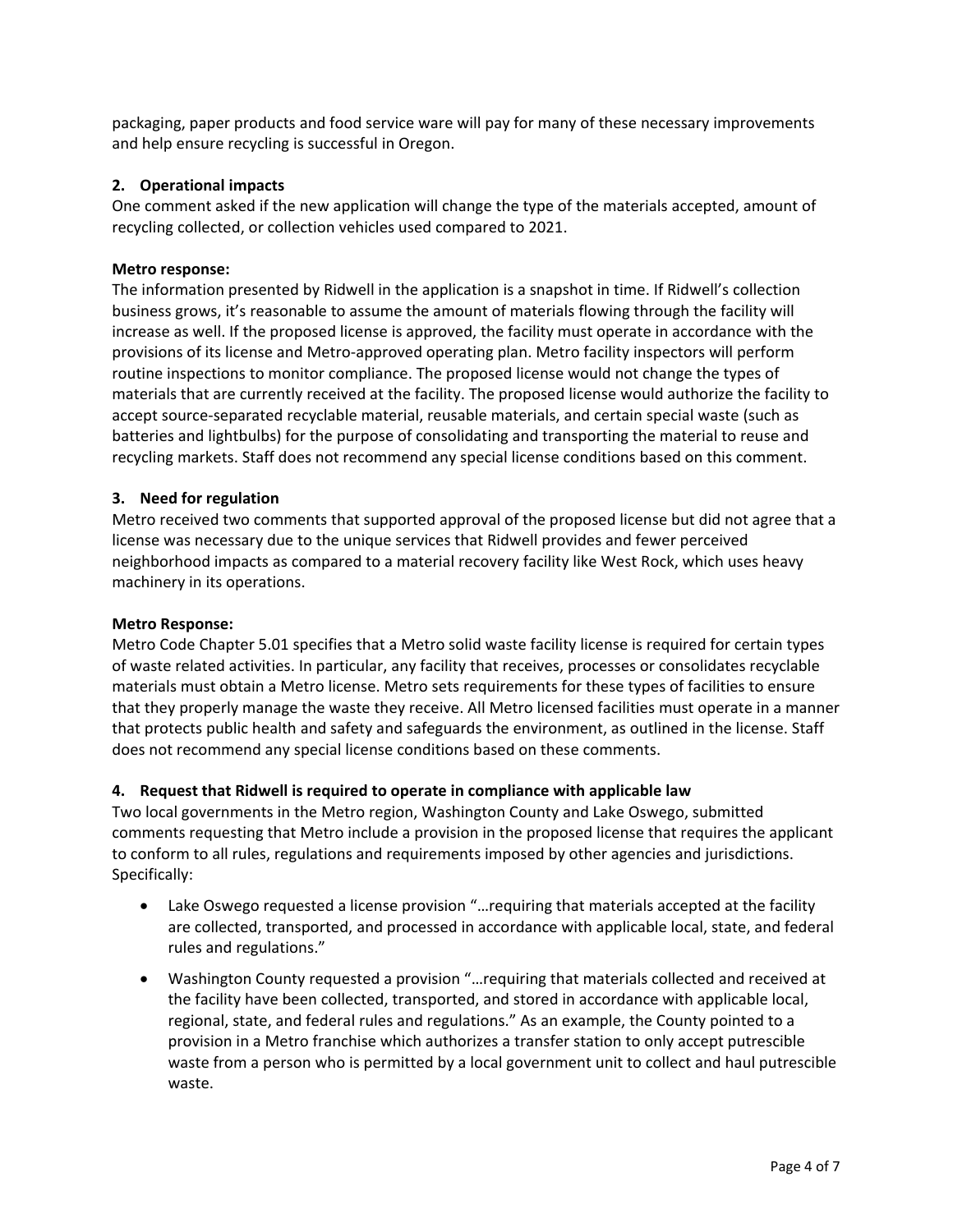### **Metro Response:**

The proposed license includes a standard provision that states in part, that the licensee must, "fully comply with all applicable local, regional, state and federal laws, rules, regulations, ordinances, orders and permits pertaining in any manner to this license, including all applicable Metro Code provisions and administrative rules, whether or not those provisions have been specifically mentioned or cited in this license." Staff finds that this standard license provision addresses the comments submitted by Washington County and the city of Lake Oswego.

The comment submitted by Washington County referenced a Metro requirement related to franchised haulers accessing facilities. That specific requirement is included in franchises for transfer stations that are authorized to receive putrescible waste. The proposed Ridwell license does not authorize the acceptance of putrescible waste and therefore, this provision does not pertain to this type of facility. In addition, this franchise provision is unnecessary because the proposed license requires the licensee to comply with all applicable laws. Staff does not recommend any special license conditions based on these comments.

Ridwell provided a response to the comments from Lake Oswego and Washington County expressing concern that including a provision unique to Ridwell would inappropriately single out the facility without any basis and would not benefit Metro's regulatory oversight of the facility. Ridwell also acknowledged that the standard "Compliance with Law" provision included in all Metro licenses grants Metro broad authority to require compliance with all applicable laws pertaining to the Ridwell license and no other special provision is warranted.

## **METRO CODE LICENSE REQUIREMENTS**

Ridwell participated in a pre-application conference with Metro on June 9, 2021, and subsequently submitted to Metro a complete license application and the appropriate application fee of \$300, as required by Metro Code Chapter 5.01. The application was deemed complete on Oct. 21, 2021.

Pursuant to Metro Code 5.01.180, a license application must include the following information:

(1) *Proof that the applicant can obtain the types of insurance specified by the Chief Operating Officer during the license term;*

The applicant has provided documentation demonstrating that it meets Metro's insurance requirements.

(2) *A copy of all applications for necessary DEQ permits, any other information required by or submitted to DEQ, and a copy of any DEQ permits;*

The applicant has submitted a copy of its application for a DEQ Solid Waste Disposal Site Permit which was submitted to DEQ on November 29, 2021 and to Metro on Dec. 2. 2021. On Feb. 28, 2022, DEQ opened a 35-day public comment period on a proposed permit for a transfer station/material recovery facility. A virtual public hearing was held on March 30, 2022. The public comment period closed on April 5, 2022. DEQ did not receive any comments during the public comment period. On April, 7, 2022, DEQ issued Solid Waste Disposal Site Permit No. 1707 to Ridwell, with an expiration date of Feb. 16, 2032.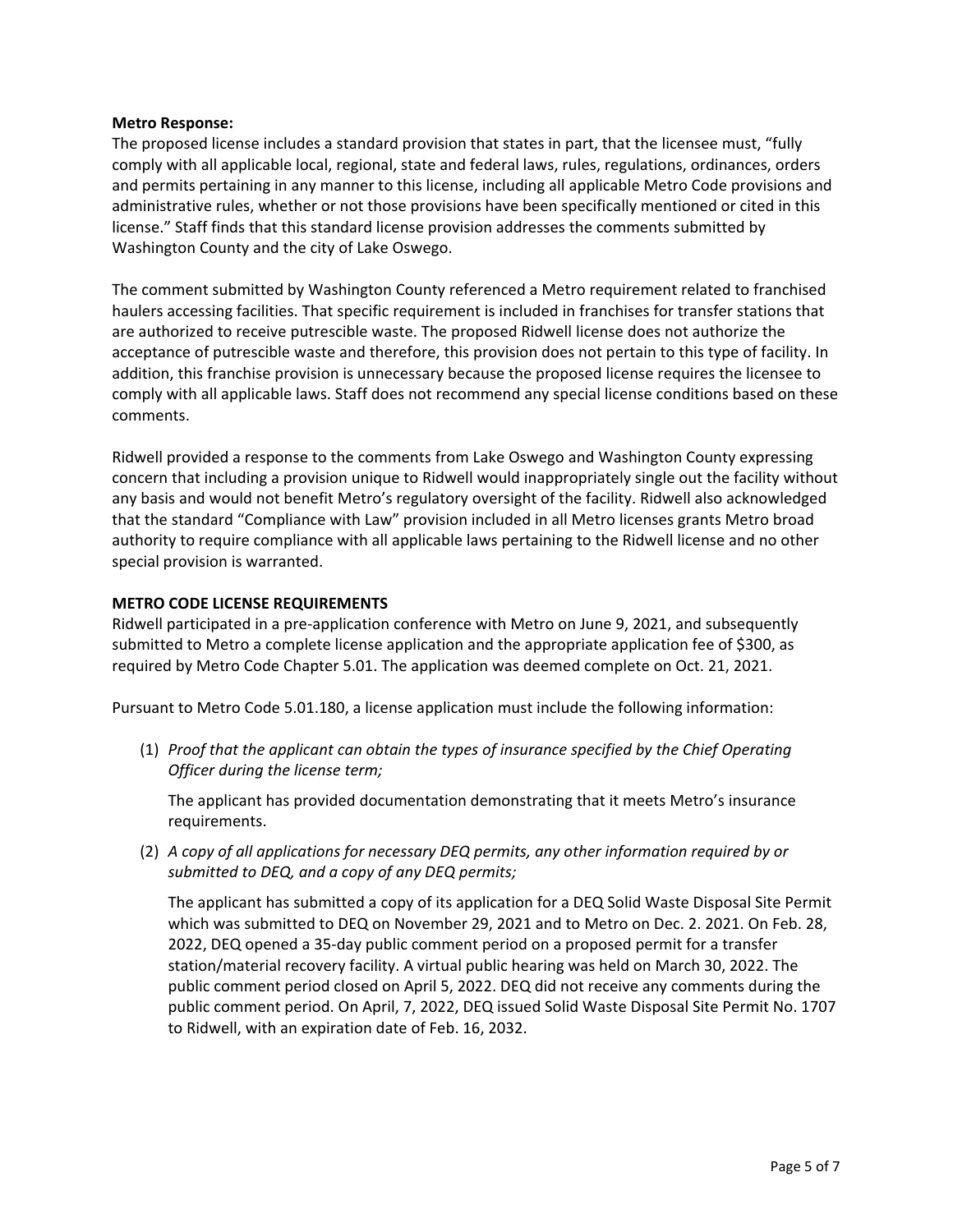(3) *A copy of any closure plan that DEQ requires, including documents demonstrating financial assurance for the costs of closure. If DEQ does not require a closure plan, the applicant must provide a closure document describing closure protocol for the solid waste facility at any point in its active life;*

DEQ finds that Ridwell Portland Warehouse is a low-risk facility based on the wastes accepted, collection, handling and storage procedures, and that the wastes are not deposited permanently at the site but are removed regularly. Therefore, DEQ finds the facility exempt from financial assurance requirements. The facility has included a closure plan in the operating plan submitted to Metro.

(4) *Signed consent by the property owner(s) agreeing to the proposed property use. The consent must also disclose the applicant's property interest and the duration of that interest. The consent must include a statement that the property owner(s) have read and agree to be bound by the provisions of Section 5.01.320(f) if Metro revokes the license or refuses any license renewal;*

The applicant submitted a property use consent form signed by the property owner, which includes a consent to be bound by the provisions of Metro Code. The applicant has a lease on the property through February 2024. Staff will monitor the term of this lease to ensure that the licensee provides an updated property use consent form when a renewed or extended lease is in place. Metro may suspend or terminate the license if property use consent changes or is revoked.

(5) *Proof that the applicant has received proper land use approval; or, if the applicant has not obtained land use approval, then a written recommendation of the planning director of the local governmental unit having land use jurisdiction regarding new or existing disposal sites, or alterations, expansions, improvements or changes in the method or type of disposal at new or existing disposal sites. The recommendation may include, but is not limited to, a statement of compatibility of the site, the solid waste disposal facility located thereon and the proposed operation with the acknowledged local comprehensive plan and zoning requirements or with the statewide planning goals of the Land Conservation and Development Commission; and* 

The applicant provided a copy of a Land Use Compatibility Statement signed by a representative of the city of Portland stating that the proposed use of the site is allowed outright.

(6) *Any current permit and a list of anticipated permits that a governmental agency may require. If the applicant has previously applied for a permit, the applicant must provide a copy of that permit application and any permit that any other government agency granted.*

A DEQ Solid Waste Disposal Site Permit is the only permit that is required by a governmental agency at this time. The applicant has provided a copy of the permit application.

## **COMPLIANCE HISTORY OF THE APPLICANT**

When evaluating a license application, Metro considers an applicant's compliance history with other regulatory entities like DEQ and local jurisdictions. While Metro and DEQ oversee operations at solid waste facilities like the Portland Warehouse, cities and counties regulate collection services for recycling, yard debris, food waste and garbage in their individual jurisdictions and are responsible for interpreting and enforcing their respective requirements. Approval of the proposed license does not relieve Ridwell from complying with the collection requirements of local governments or any requirements imposed on the facility by DEQ.